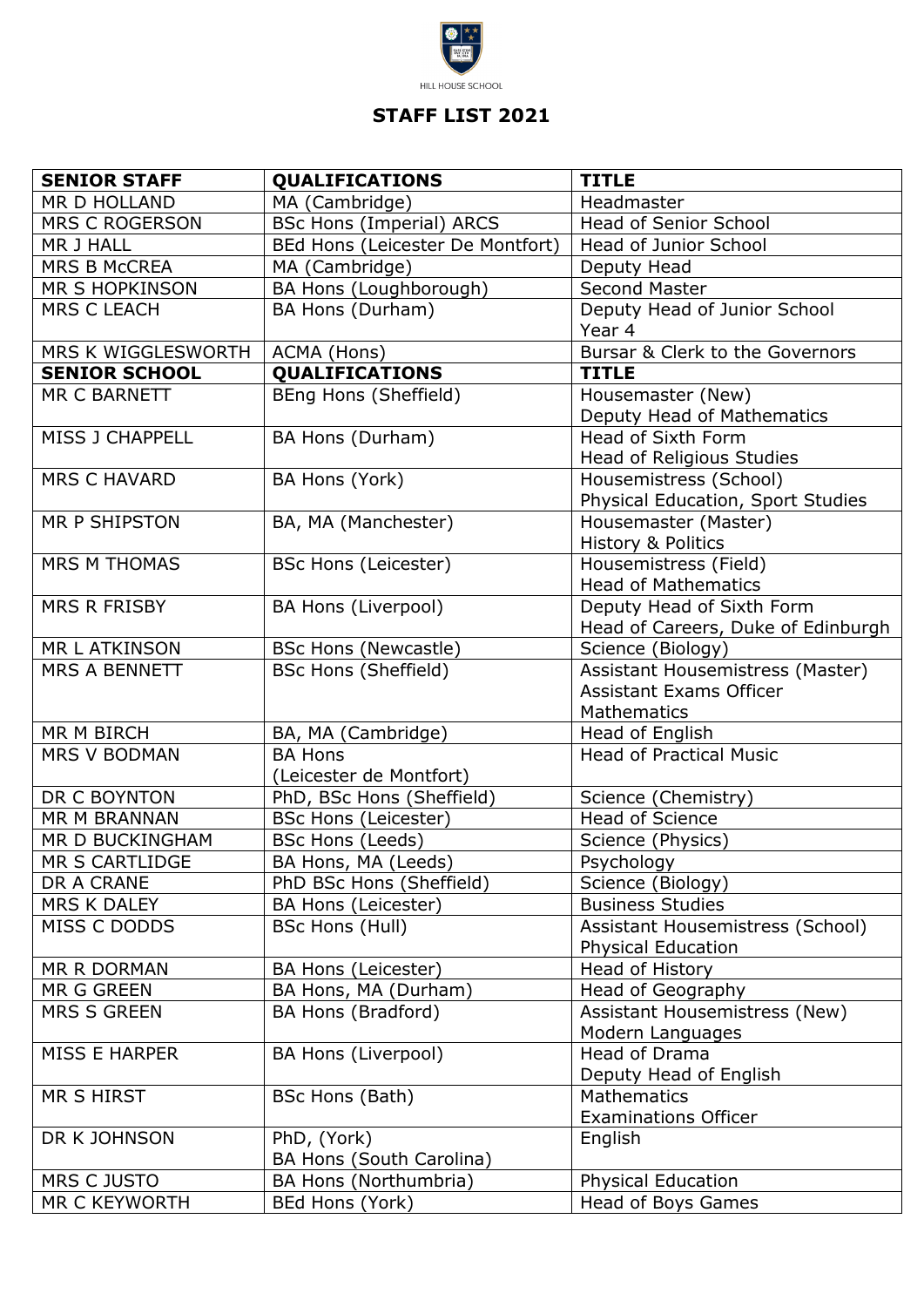| MR C LASZKOWICZ           | MA (Sheffield)              | <b>Head of Academic Music</b>         |
|---------------------------|-----------------------------|---------------------------------------|
| <b>MS H LINDSAY</b>       | BA Hons (Newcastle)         | <b>Head of Classics</b>               |
| DR R MILBURN              | MSci Hons, PhD (Nottingham) | Science (Physics)                     |
| <b>MR H NAGIB</b>         | BA Hons (Melbourne)         | <b>Mathematics</b>                    |
| <b>MRS D NAYLOR</b>       | Cert.Ed. (Lady Mabel)       | <b>Physical Education</b>             |
| MR R OTLEY                | BA Hons (Leeds)             | <b>Head of Business and Economics</b> |
| <b>MRS S OTLEY</b>        | BA Hons (London)            | Assistant House Mistress (Field)      |
|                           |                             | English, Drama                        |
| <b>MR S OWEN</b>          | BA Hons (Leeds)             | Physical Education, Master in         |
|                           |                             | Charge of Cricket                     |
| <b>MRS W PARKHURST</b>    | BA, MA (Leeds)              | Head of Art                           |
| <b>MR K PULSFORD</b>      | BA Hons, (Newcastle)        | <b>Computer Science</b>               |
| <b>MR J READ</b>          | <b>BSc Hons (Leeds)</b>     | Physical Education                    |
| MR J ROBINSON             | <b>BSc Hons (Leeds)</b>     | <b>Physical Education</b>             |
| MR C ROSE                 | <b>BSc Hons (Liverpool)</b> | Director of Rugby                     |
| MR J ROSS                 | <b>BSc Hons (Sheffield)</b> | Director of Hockey                    |
| <b>MRS C SABEL</b>        | BA Hons (Vigo, Spain)       | Deputy Head of Modern Languages       |
| <b>MRS D SAWOSCIANIK-</b> | BA Hons (Loughborough)      | Art                                   |
| <b>MURRAY</b>             |                             |                                       |
| <b>MRS A STONE</b>        | BA Hons (Cambridge)         | Modern Languages                      |
| <b>MRS K SUGDEN</b>       | BA Hons (Hull)              | Head of Learning Support              |
| <b>MRS A-M TROUPES</b>    | MA (Edinburgh)              | Religious Studies, PSHE               |
| <b>MRS K VICKERS</b>      | BA Hons (Leeds)             | Director of Sport                     |

| <b>JUNIOR SCHOOL</b>        | <b>QUALIFICATIONS</b>         | <b>TITLE</b>                     |
|-----------------------------|-------------------------------|----------------------------------|
| <b>MRS A HOLLAND</b>        | BEd Hons (Cambridge)          | Key Stage 2 Co-ordinator         |
|                             |                               | Year <sub>6</sub>                |
| MRS M LEE                   | BA Hons (Manchester)          | Key Stage 1 Co-ordinator, Year 1 |
| <b>MRS J GUEST</b>          | BA Hons (Open)                | EYFS Co-ordinator, Teacher in    |
|                             |                               | Nursery                          |
| <b>MRS M SUTTON</b>         | HNC Level 4 (Rother Valley)   | Deputy Head of Nursery           |
| MR M ANDERSON               | BA Hons (Leeds)               | Year 4                           |
| <b>MRS S ATACK</b>          | BEd (Birmingham)              | Year 2                           |
| MRS L BEEKIE                | NVQ Level 4 (Doncaster)       | <b>Nursery Nurse</b>             |
| MRS R CARTWRIGHT            | Level 3 Diploma Early Years   | <b>Teaching Assistant</b>        |
| MISS L COLEMAN              | BA Hons (Bishop Grosseteste)  | Year 3                           |
| <b>MISS S DUNCAN</b>        | BA Hons (Leeds)               | Year <sub>6</sub>                |
| <b>MISS H LAXTON</b>        | NVQ Level 2                   | <b>Nursery Nurse</b>             |
| <b>MR S MARSH</b>           | BA Hons (London)              | Year 5, Computing                |
| <b>MRS C MASON</b>          | <b>BSc (Birmingham)</b>       | Year 5                           |
| <b>MRS S MATCHETT</b>       |                               | <b>SENSO</b>                     |
| <b>MR R MYATT</b>           | <b>BA Hons</b>                | Year 3                           |
|                             | (Cheltenham & Gloucester)     |                                  |
| MRS R SCOTT-SIMONS          | BA Hons (Bishop Grosseteste)  | Reception                        |
| <b>MRS D SMITH</b>          | <b>BEd Hons (Sheffield)</b>   | Year 2                           |
| <b>MS C TALBOT-STRETTLE</b> | NVQ Level 3 (Kent)            | Nursery Nurse/Forest School      |
| <b>MRS C WILKINSON</b>      | <b>BA Hons (Liverpool)</b>    | Deputy EYFS Co-ordinator         |
|                             |                               | Year 1                           |
| <b>VISITING STAFF</b>       | <b>QUALIFICATIONS</b>         | <b>TITLE</b>                     |
| MR D ANGEL                  | BMus Hons, MA (Sheffield)     | Electric, Classical Guitar       |
| MR L COCKER                 | BSc (Leeds)                   | Electric, Bass Guitar/Ukulele    |
| <b>MRS E CLARRIDGE</b>      | Royal Corps of Army Music     | Clarinet                         |
| MRS D CLOW                  | BA (Royal Scottish Academy of | Cello, Double Bass               |
|                             | Music and Drama)              |                                  |
| <b>MR M DABBS</b>           |                               | Drums/Percussion                 |